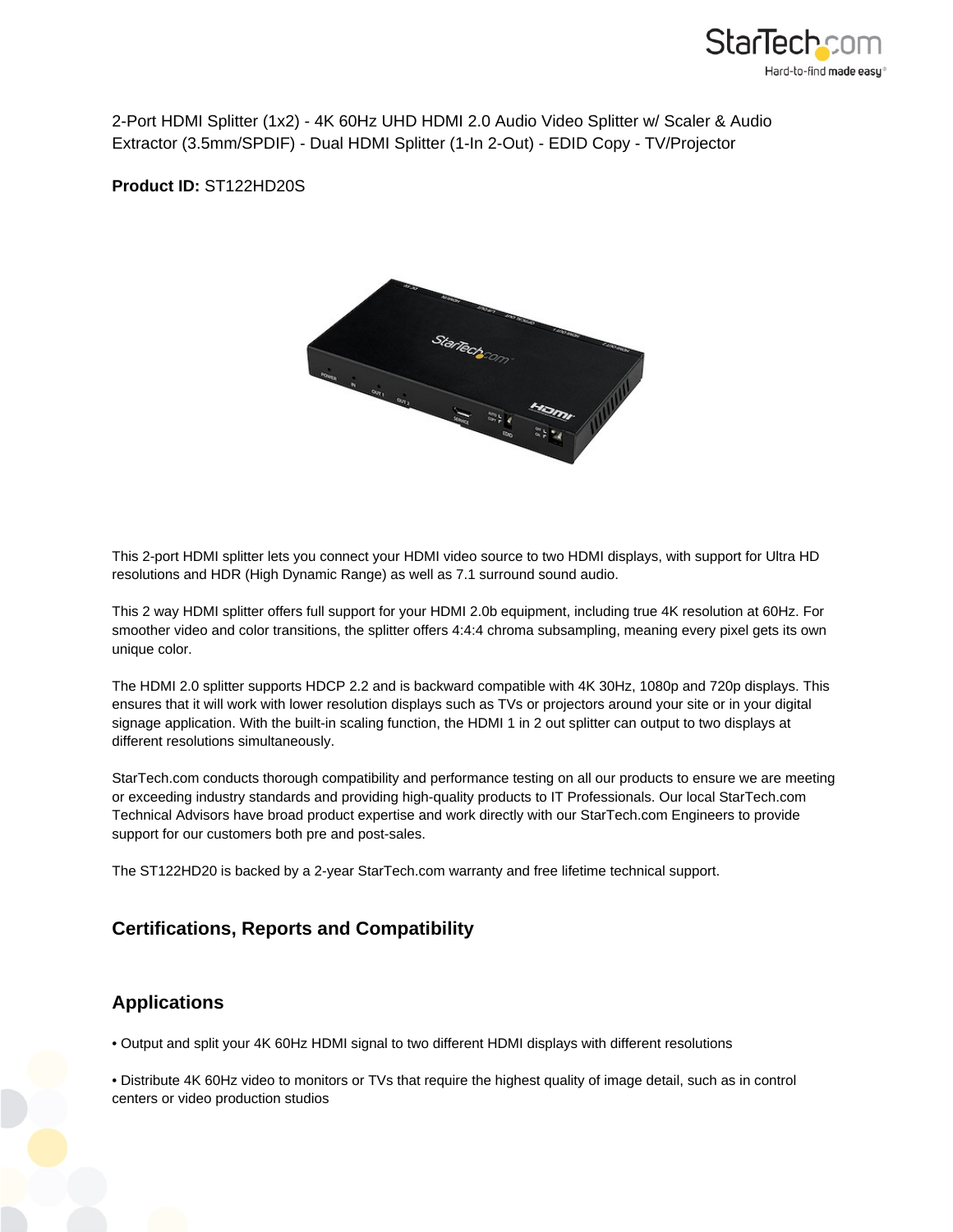

- Display corporate information or advertising on multiple displays at a shopping center
- Display the same information on multiple displays in the waiting rooms of healthcare facilities

## **Features**

• 2-PORT HDMI SPLITTER: Displays the same image with sound on 2 screens; Splits an HDMI video signal up to Ultra HD 4K 60Hz & 7.1 CH audio; 4:4:4 chroma subsampling support w/ bandwidth up to 18Gbps (HDMI 2.0b); HDR; HDCP 2.2 to HDCP 1.4 conversion

• EDID MANAGEMENT SWITCH: 1x2 HDMI splitter is capable of outputting 2 different display resolutions w/ a built-in scaler (EDID Auto) or copy the EDID settings from output port 1 to the other display at the desired resolution (720p & up) (EDID Copy)

• FLEXIBLE AUDIO SUPPORT: 3 different audio outputs HDMI/3.5mm port/Optical digital port for output to speakers/amplifiers; Audio output is supported on all ports simultaneously; Support Digital to Analog conversion (DAC)

• LONG REACH: Reach up to 16.4ft (5m) with a passive HDMI cable; For longer distances, active HDMI cables or HDMI extenders are available (sold separately) to use with this HDMI splitter for dual TVs/projectors/monitors/displays

• EASY SETUP: No drivers required for the 1-Input 2-output UHD HDMI 2.0 splitter box; With the EDID switch set to Auto, simply connect the cables and power to start using; Wide screen monitor formats supported; HDMI/DVI compatible

| Hardware    |                               |                       |
|-------------|-------------------------------|-----------------------|
|             | Warranty                      | 2 Years               |
|             | AV Input                      | <b>HDMI - 2.0</b>     |
|             | Ports                         | $\overline{c}$        |
|             | AV Output                     | <b>HDMI - 2.0</b>     |
|             | Audio                         | Yes                   |
|             | <b>Industry Standards</b>     | HDMI 2.0b             |
| Performance |                               |                       |
|             | Video Revision                | HDMI 2.0b             |
|             | Maximum Data Transfer<br>Rate | 18 Gbps               |
|             | Maximum Cable Length          | 16.4 ft [5 m]         |
|             | Maximum Digital               | 3840x2160 (4K) @ 60Hz |
|             |                               |                       |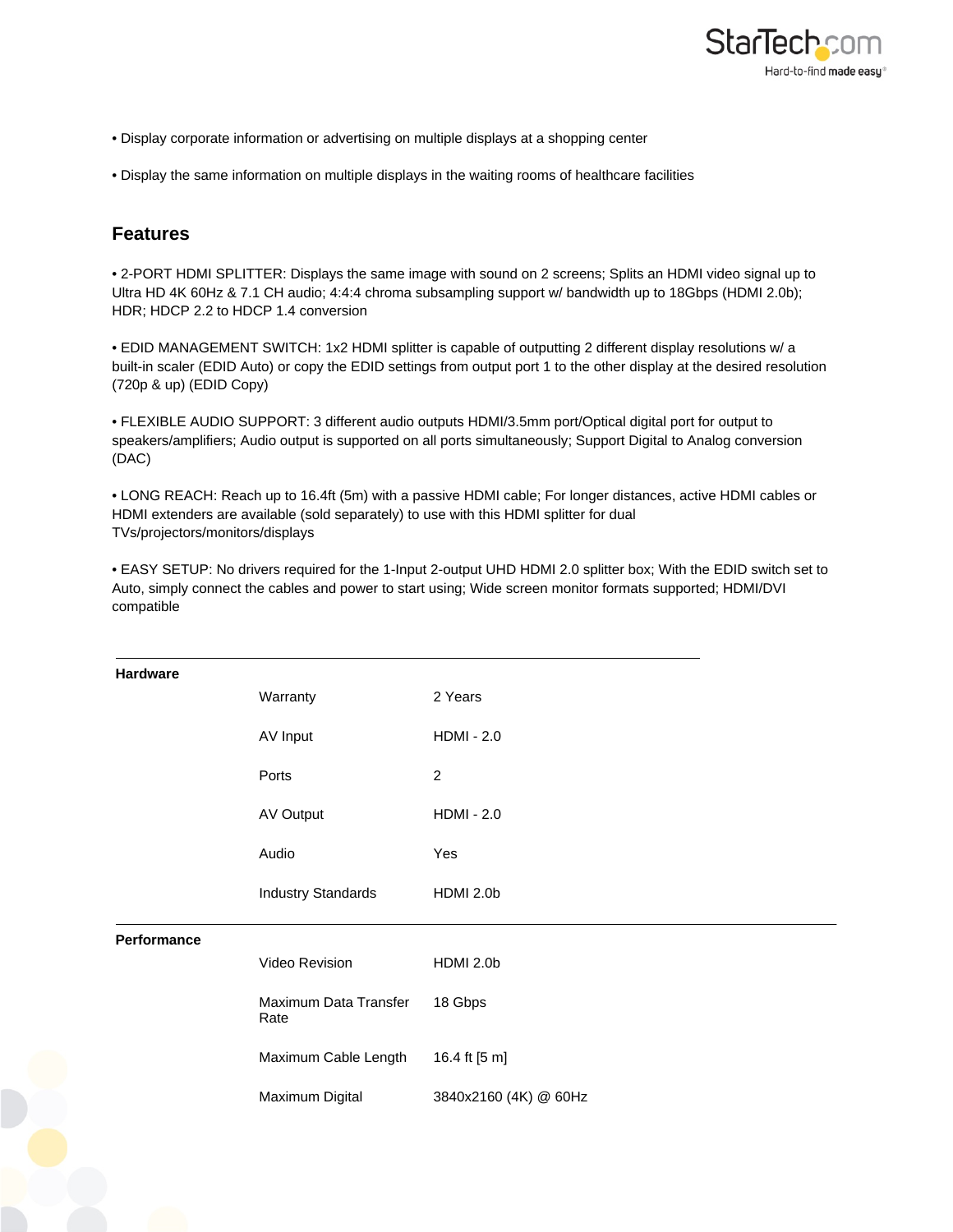

|                                           | Resolutions                     |                               |
|-------------------------------------------|---------------------------------|-------------------------------|
|                                           |                                 | 3840x2160 (4K) @ 30Hz         |
|                                           |                                 | 1920x1080 (1080p)             |
|                                           |                                 | 1280x720 (720p)               |
|                                           | Wide Screen Supported           | Yes                           |
|                                           | Audio Specifications            | 7.1 surround sound            |
| Connector(s)                              |                                 |                               |
|                                           | Connector A                     | HDMI (19 pin)                 |
|                                           | Connector B                     | HDMI (19 pin)                 |
|                                           |                                 | Toslink (SPDIF, Optical)      |
|                                           |                                 | 3.5 mm Mini-Jack (3 Position) |
| <b>Indicators</b>                         | <b>LED Indicators</b>           | Power LED                     |
|                                           |                                 |                               |
|                                           |                                 | Input LED                     |
|                                           |                                 | Output LEDs                   |
| Power                                     |                                 |                               |
|                                           | Power Source                    | AC Adapter Included           |
|                                           | Input Voltage                   | 100 - 240 AC                  |
|                                           | Output Voltage                  | 5V DC                         |
|                                           | <b>Output Current</b>           | 1A                            |
|                                           | Power Consumption (In<br>Watts) | 5W                            |
| <b>Environmental</b>                      |                                 |                               |
|                                           | <b>Operating Temperature</b>    | 0C - 40C (32F - 104F)         |
|                                           | Storage Temperature             | $-20C - 60C$ $(-4F - 140F)$   |
|                                           | Humidity                        | 20-90% RH                     |
| <b>Physical</b><br><b>Characteristics</b> |                                 |                               |
|                                           | Color                           | <b>Black</b>                  |